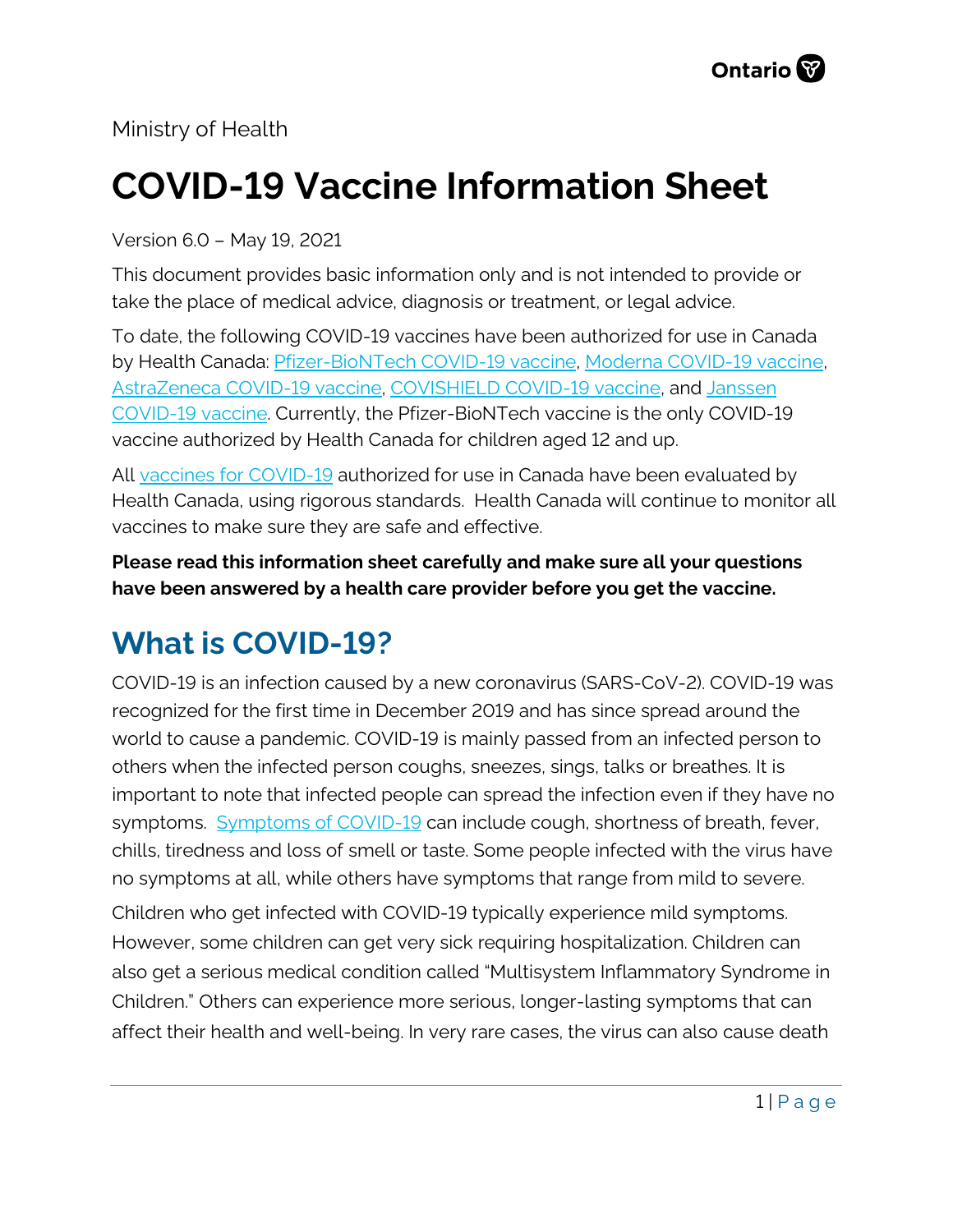

in children. Like adults, children also can transmit the virus to others if they are infected, even if they don't feel sick.

# **How do the vaccines protect against COVID-19?**

All vaccines work by presenting our body with something that looks like the infection so that our immune system can learn how to produce its own natural protection. This natural protection then helps to prevent future illness if you come into contact with the COVID-19 virus in the future. **You cannot get COVID-19 from the vaccine.**

More detailed information on how COVID-19 vaccines provide protection can be found on [Public Health Ontario's \(PHO\) COVID-19 Vaccines](https://www.publichealthontario.ca/en/diseases-and-conditions/infectious-diseases/respiratory-diseases/novel-coronavirus) webpage and [What You](https://www.publichealthontario.ca/-/media/documents/ncov/factsheet/2021/01/vac/factsheet-covid-19-vaccines.pdf?la=en)  [Need to Know About mRNA](https://www.publichealthontario.ca/-/media/documents/ncov/factsheet/2021/01/vac/factsheet-covid-19-vaccines.pdf?la=en) Vaccines and [What You Need to Know About Viral](https://www.publichealthontario.ca/-/media/documents/ncov/vaccines/2021/04/covid-19-fact-sheet-viral-vector-vaccines.pdf?la=en)  [Vector Vaccines.](https://www.publichealthontario.ca/-/media/documents/ncov/vaccines/2021/04/covid-19-fact-sheet-viral-vector-vaccines.pdf?la=en) 

**All COVID-19 vaccines authorized for use in Canada are effective at protecting against symptomatic, lab-confirmed disease.** In large studies where people were given the vaccines, all of the vaccines worked very well to prevent people from becoming sick with symptomatic, lab-confirmed COVID-19. Vaccine efficacy 14 days after dose one and before dose two is estimated to be over 90% for Pfizer-BioNTech and Moderna and over 70% for AstraZeneca and COVISHIELD. Vaccine efficacy after dose two at the recommended interval is estimated to be over 90% for Pfizer-BioNTech and Moderna and over 80% for AstraZeneca and COVISHIELD. Vaccine efficacy 14 days after the single dose Janssen vaccine is estimated to be 67%. It is important that you receive both doses of the vaccines, Pfizer-BioNTech, Moderna, AstraZeneca or COVISHIELD since they are two dose vaccine series. Long-term protection against COVID-19 is not achieved until after the second dose of vaccine is received for two dose vaccines. Janssen is a single dose vaccine, and provides protection after one dose of vaccine. **All of the COVID-19 vaccines authorized for use in Canada are highly effective at preventing hospitalizations.**

The Pfizer-BioNTech vaccine has been demonstrated to be highly effective at protecting against COVID-19 for individuals 12 and over. The Pfizer-BioNTech clinical trial studied 2,260 youth aged 12 to 15 years old in the United States. In the trial, there were 18 cases of COVID-19 in the group that did not get the vaccine (the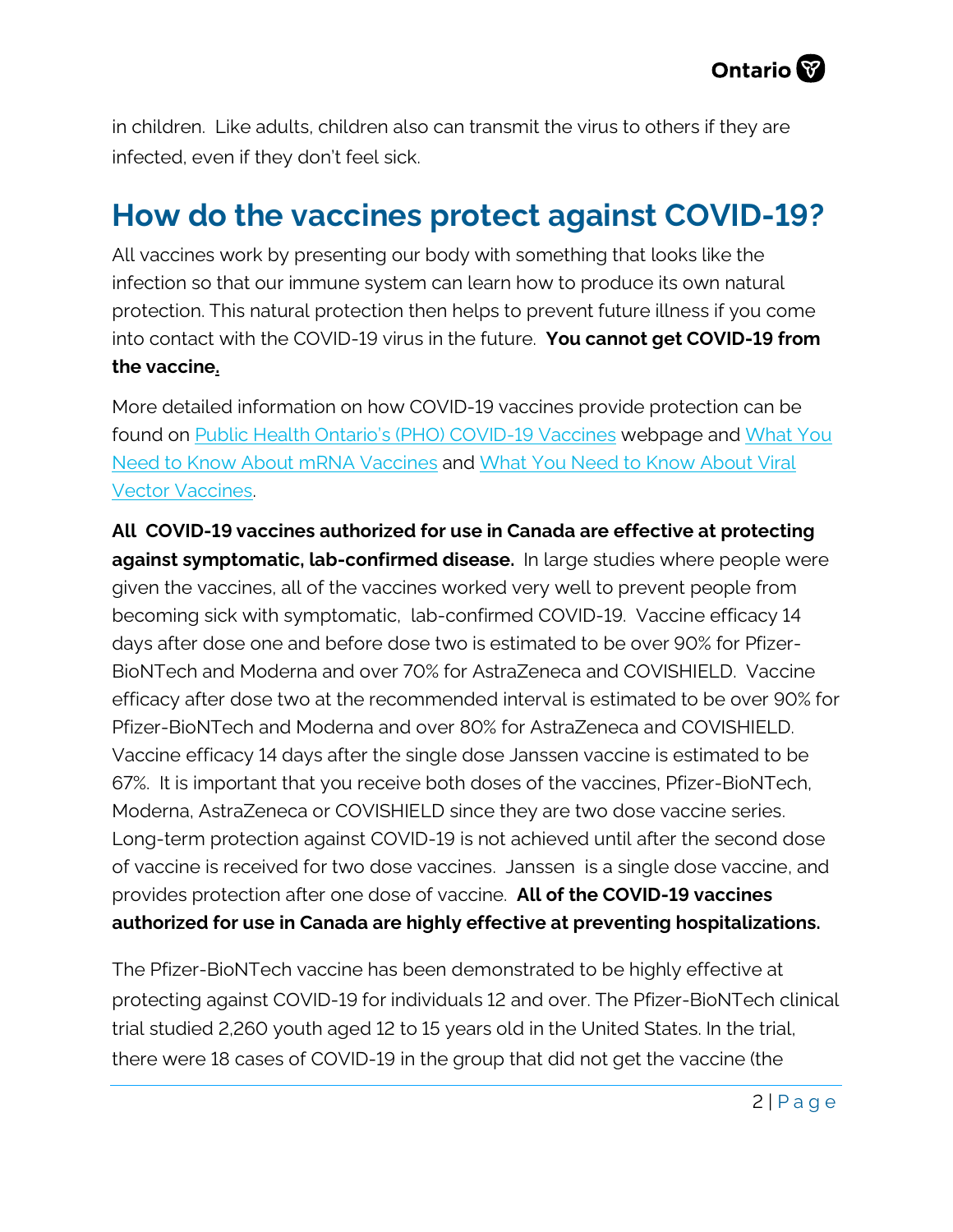"placebo" group) compared to zero cases in the vaccinated group. Based on these results, the vaccine was calculated to be 100% effective in the trial.

## **Who can receive these vaccines?**

A complete vaccine series should be offered to individuals without contraindications to the vaccine and in currently identified priority groups.

- The Pfizer-BioNTech COVID-19 vaccine is currently authorized for individuals 12 years of age and older.
- The Moderna COVID-19 vaccine is currently authorized for individuals 18 years of age and older.
- The AstraZeneca COVID-19 vaccine and COVISHIELD is currently authorized for individuals 18 years of age and older. At this time, Ontario is pausing the rollout and administration of first doses of AstraZeneca/COVISHIELD COVID-19 vaccines. At present, this vaccine is being offered to individuals 40 years of age and older for second doses only.
- The Janssen COVID-19 vaccine is currently authorized for individuals 18 years of age and older. In Ontario, this vaccine will be offered to individuals 30 years of age and older.

To find out if you are eligible to receive the vaccine at this time based on prioritization please refer to [Ontario's COVID-19 vaccination plan.](https://covid-19.ontario.ca/ontarios-covid-19-vaccination-plan) 

You will be counselled on the benefits and risks of the vaccine you are recieving prior to receiving the vaccine.

If you have experienced major venous and/or arterial thrombosis (blood clot) with thrombocytopenia (low platelets) following vaccination with any vaccine **you cannot get** the AstraZeneca/ COVISHIELD or Janssen COVID-19 vaccine.

If you have experienced a previous cerebral venous sinus thrombosis (CVST) with thrombocytopenia or have experienced heparin-induced thrombocytopenia (HIT) **you cannot get** the AstraZeneca, COVISHIELD or Janssen COVID-19 vaccine.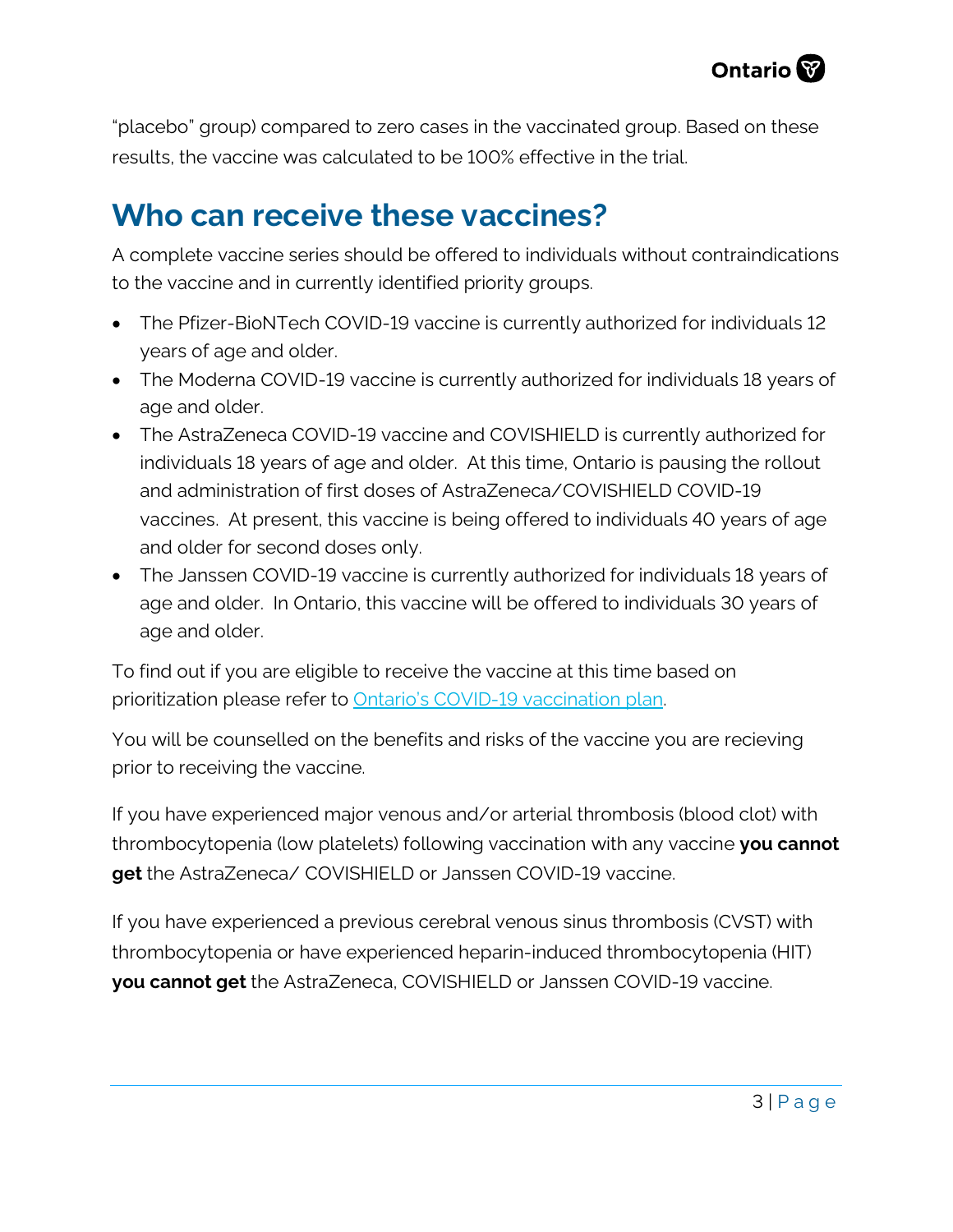

#### **Before receiving the vaccine, inform the health care provider at the clinic who is providing you with the vaccine if:**

- You are currently feeling unwell or have signs and symptoms of COVID-19.
- You have had a previous allergic reaction to a COVID-19 vaccine or any ingredients in the COVID-19 vaccines, or any other vaccine.
- You have any allergies or allergic conditions.
- You are or could be pregnant or are breastfeeding. You can still get your vaccine if you are pregnant or are breastfeeding.
- You are immunosuppressed due to disease or treatment or have been diagnosed with an autoimmune condition.
- You have fainted or became dizzy after receiving a previous vaccine or medical procedure or you have a fear of needles. The healthcare provider may offer supports to assist you, for example, recommending that you receive the vaccine lying down to prevent fainting.
- You have a bleeding disorder or are taking medication that could affect blood clotting. This information will help the healthcare provider prevent bleeding or bruising from the needle at the time of vaccination.
- You have received any other vaccine (not COVID-19 vaccine) in the past 14 days.

The [Vaccination Recommendations for Special Populations](https://www.health.gov.on.ca/en/pro/programs/publichealth/coronavirus/docs/vaccine/COVID-19_vaccination_rec_special_populations.pdf) guidance document provides additional information for people who are breastfeeding or pregnant, have allergies, autoimmune conditions, or are immunocompromised due to disease or treatment, as well as for adolescents at very high risk of severe outcomes from COVID-19. The [Vaccination in Pregnancy and Breastfeeding Decision-Making](https://www.health.gov.on.ca/en/pro/programs/publichealth/coronavirus/docs/vaccine/COVID-19_vaccination_pregnancy_clinical_support_tool.pdf) [Support Tool](https://www.health.gov.on.ca/en/pro/programs/publichealth/coronavirus/docs/vaccine/COVID-19_vaccination_pregnancy_clinical_support_tool.pdf) can help make an informed decision about COVID-19 vaccination during pregnancy and breastfeeding. If you have questions about whether the vaccine is right for you based on your medical condition, talk to your health care provider.

# **Who should delay receiving these vaccines?**

• Individuals who have received another vaccine (not a COVID-19 vaccine) in the previous 14 days.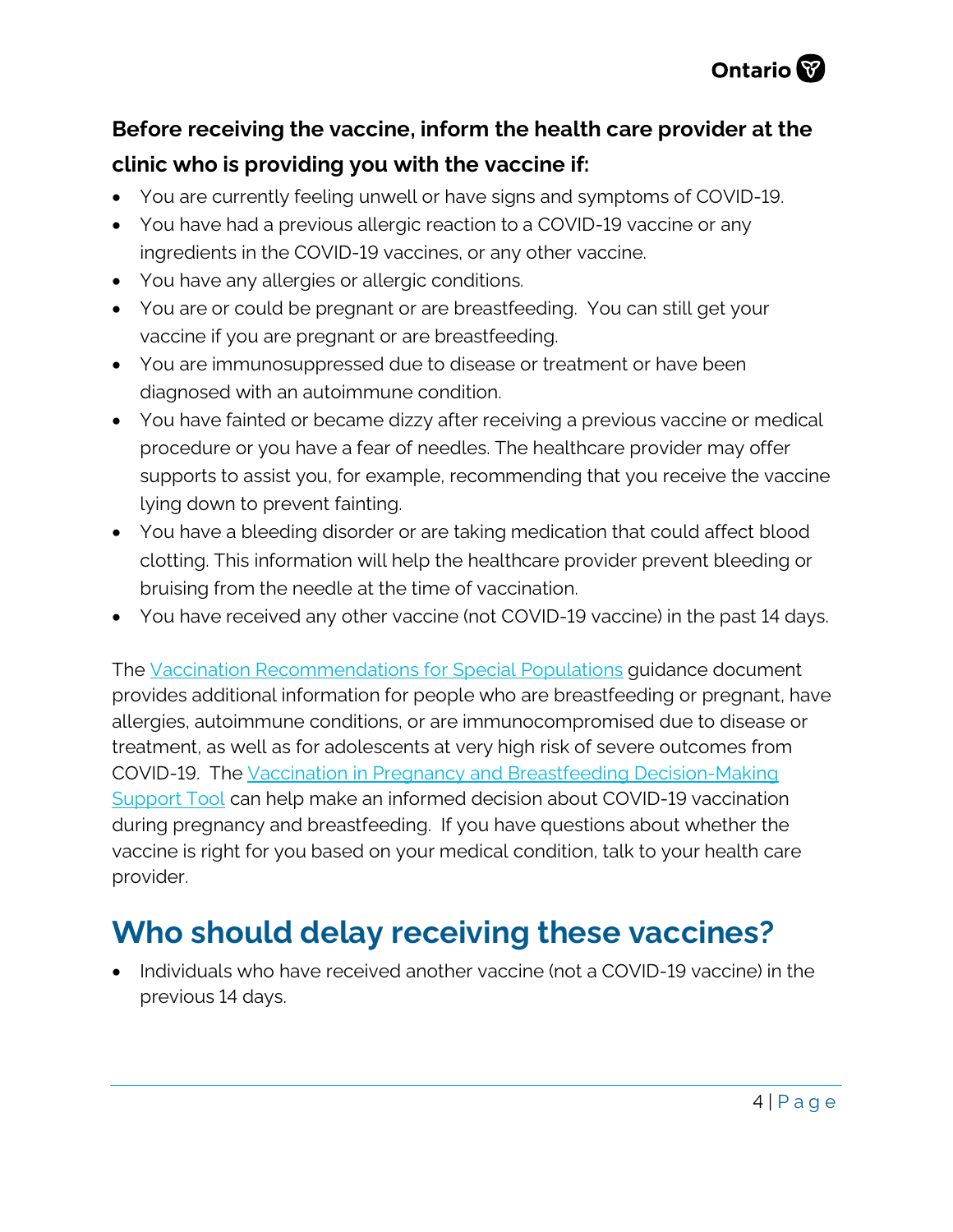- Individuals with symptoms of an acute illness (e.g., runny nose, sore throat, cough, fever, chills, diarrhea, nausea/vomiting); these individuals should wait until symptoms have completely resolved in order to avoid attributing any complications resulting from the illness to vaccine-related side effects.
- Individuals with [symptoms of COVID-19](https://www.canada.ca/en/public-health/services/diseases/2019-novel-coronavirus-infection/symptoms.html?utm_campaign=hc-sc-phm-21-22&utm_medium=sem&utm_source=ggl-grant&utm_content=ad-text-en&utm_term=coronavirus&adv=2122-0008&id_campaign=12663558361&id_source=119762101589&id_content=511679450570) (e.g., loss of taste or smell, shortness of breath, etc.) To minimize the risk of COVID-19 transmission, if these individuals arrive at an immunization venue, they will be instructed to follow current local public health measures including self-isolation, and be encouraged to get tested.
- Symptomatic and asymptomatic individuals who have been advised to selfisolate due to suspected or confirmed COVID-19 infection or due to close contact with a COVID-19 case should not attend a vaccine clinic and should wait to get their vaccine until their isolation period is over.

# **How is the vaccine administered?**

The COVID-19 vaccine is given as a needle in the upper arm (into the deltoid muscle). The province is following current recommendations from the National [Advisory Committee on Immunication \(NACI\)](https://www.canada.ca/en/public-health/services/immunization/national-advisory-committee-on-immunization-naci/recommendations-use-covid-19-vaccines.html) to extend the time interval of the second dose of COVID-19 vaccine for the Pfizer-BioNTech and Moderna up to 16 weeks after the first dose and AstraZeneca/COVISHIELD vaccines at or greater then 12 weeks. The Janssen vaccine is a single dose vaccine. Only one dose is required.

Individuals should receive the same COVID-19 vaccine product for their full vaccine series (i.e. individual should get the same vaccine for their first and second dose). Individuals who received a first dose of AstraZeneca/COVISHIELD and who do not wish to receive AstraZeneca/COVISHIELD for a second dose will be provided the option to receive an mRNA vaccine product for their second dose.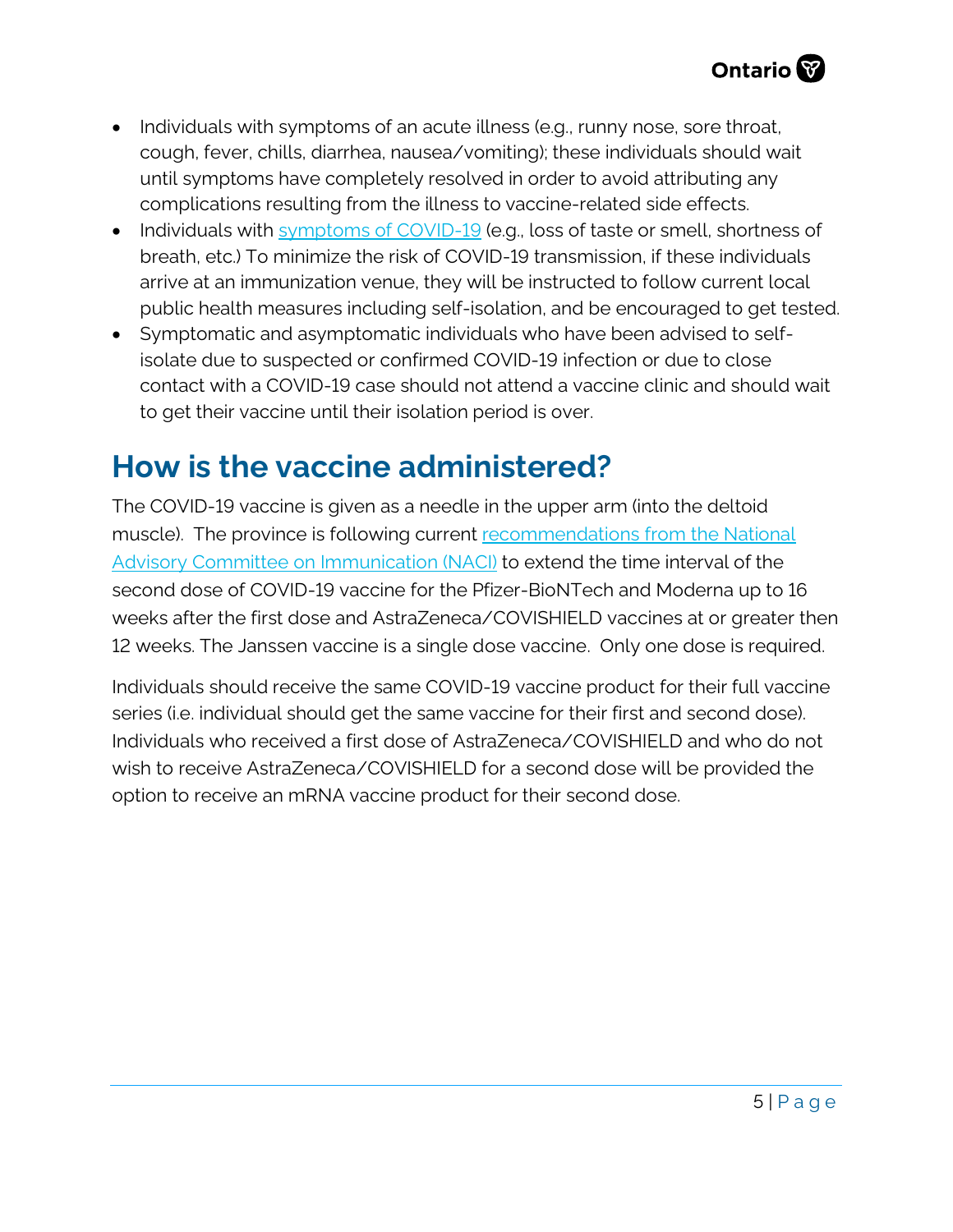

### **What are the ingredients in the vaccines?**

| Ingredients        |              | <b>Pfizer-</b><br><b>BioNTech</b>                                                                                                                                                                        | Moderna                                                                                                                                                   | AstraZeneca/<br>and<br><b>COVISHIELD</b>                                                                                                                               | <b>Janssen</b>                                                                                                                                                                           |
|--------------------|--------------|----------------------------------------------------------------------------------------------------------------------------------------------------------------------------------------------------------|-----------------------------------------------------------------------------------------------------------------------------------------------------------|------------------------------------------------------------------------------------------------------------------------------------------------------------------------|------------------------------------------------------------------------------------------------------------------------------------------------------------------------------------------|
| Medical            |              | <b>mRNA</b><br>$\bullet$                                                                                                                                                                                 | <b>mRNA</b><br>$\bullet$                                                                                                                                  | Non-<br>$\bullet$<br>replicating<br>viral vector<br>(ChAd)                                                                                                             | Non-<br>$\bullet$<br>replicating<br>viral vector,<br>adenovirus<br>type 26<br>(Ad26)                                                                                                     |
| Non<br>med<br>ical | Lipids       | ALC-0315<br>$\bullet$<br>ALC-0159 - a<br>$\bullet$<br>polyethylene<br>glycol (PEG)<br>$1,2-$<br>$\bullet$<br>Distearoyl-<br>sn-glycero-<br>$3-$<br>phosphocholi<br>ne (DSPC)<br>Cholesterol<br>$\bullet$ | $1,2-$<br>$\bullet$<br>distearoyl-<br>sn-glycero-<br>$3-$<br>phosphocholi<br>ne (DSPC)<br>Cholesterol<br><b>PEG2000</b><br>$\bullet$<br><b>DMG SM-102</b> | Disodium<br>$\bullet$<br>edetate<br>dihydrate<br>(EDTA)<br>Ethanol<br>$\bullet$<br>L-Histidine<br>L-Histidine<br>hydrochlorid<br>e<br>monohydrate<br>Polysorbate<br>80 | $2 -$<br>$\bullet$<br>hydroxyprop<br>$yl - \beta -$<br>cyclodextrin<br>(HBCD)<br>Ethanol<br>$\bullet$<br>Polysorbate<br>$\bullet$<br>80                                                  |
|                    | <b>Salts</b> | <b>Dibasic</b><br>$\bullet$<br>sodium<br>phosphate<br>dihydrate<br>Monobasic<br>$\bullet$<br>potassium<br>phosphate<br>Potassium<br>chloride<br>Sodium<br>$\bullet$<br>chloride                          | Acetic acid<br>$\bullet$<br>Sodium<br>acetate<br>trihydrate<br>Tromethamin<br>$\bullet$<br>е<br>Tromethamin<br>$\bullet$<br>е<br>hydrochlorid<br>е        | Magnesium<br>$\bullet$<br>chloride<br>hexahydrate<br>Sodium<br>chloride                                                                                                | Sodium<br>$\bullet$<br>chloride<br>Sodium<br>$\bullet$<br>hydroxide<br>Trisodium<br>$\bullet$<br>citrate<br>dihydrate<br>Citric acid<br>monohydrate<br>Hydrochloric<br>$\bullet$<br>acid |
|                    | Sugar        | Sucrose<br>$\bullet$<br>Water for<br>$\bullet$<br>injection                                                                                                                                              | Sucrose<br>Water for<br>injection                                                                                                                         | Sucrose<br>Water for<br>injection                                                                                                                                      | Water for<br>$\bullet$<br>injection                                                                                                                                                      |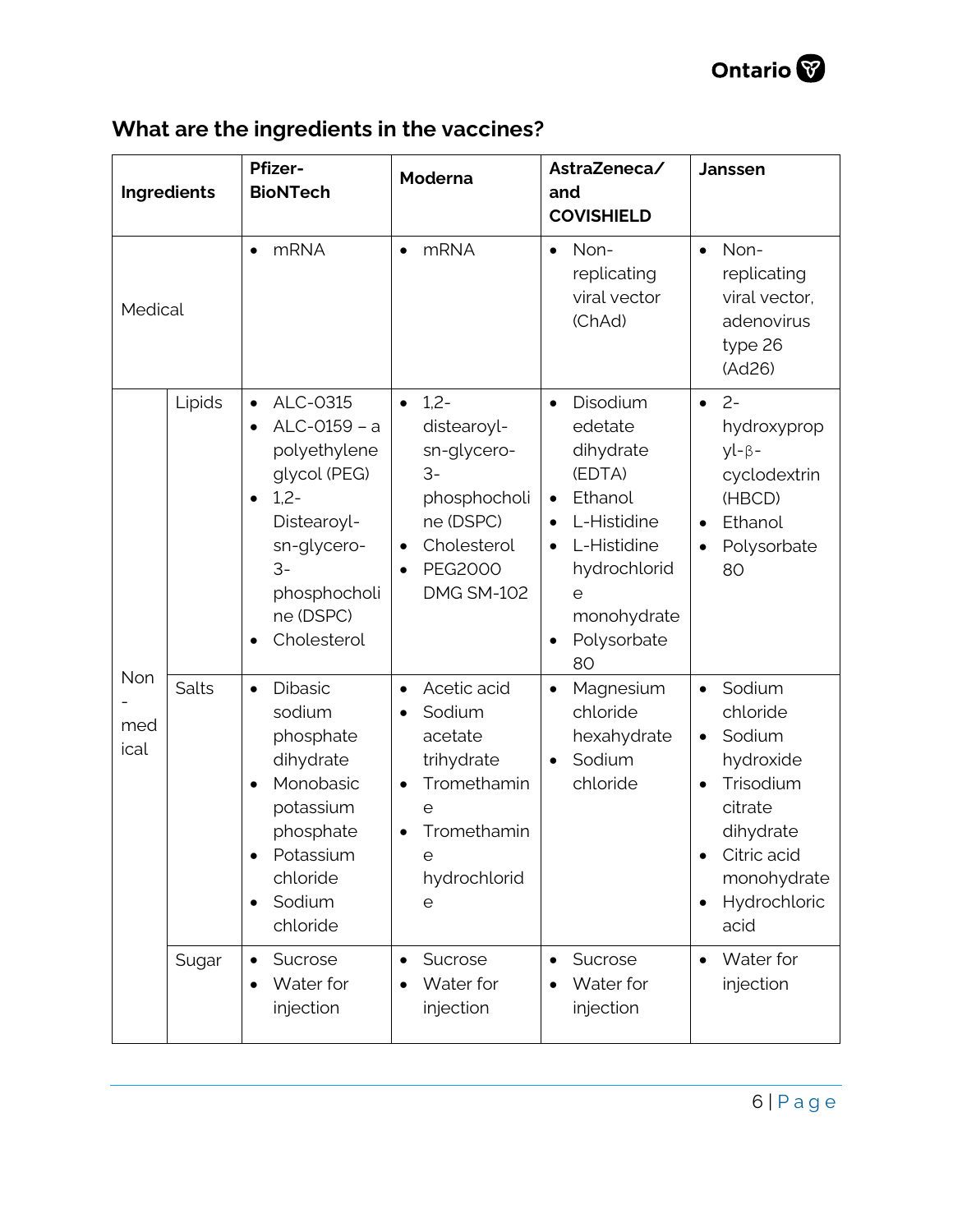COVID-19 vaccines do not contain eggs, gelatin (pork), gluten, latex, preservatives, antibiotics or aluminum.

It is important to review this list carefully as some people may be allergic to these ingredients, including **polyethylene glycol (PEG),** and **polysorbate 80** and/or **tromethamine**. However, these rarely cause allergic reactions. Polyethylene glycol (PEG) is found in products such as medications, bowel preparation products for colonoscopy, laxatives, cough syrups, dermal fillers, cosmetics, skin creams, toothpaste, contact lenses and contact lens solution. Polyethylene glycol can also be found in food or drinks, but is not known to cause allergic reactions from food or drinks. Polysorbate 80 is found in medical preparations (such as vitamin oils, tablets, and anticancer agents) and cosmetics. Tromethamine (trometamol or Tris) is a component in contrast media, oral and parenteral medications.

# **What are the side effects of the vaccine?**

COVID-19 vaccines, like all vaccines, may cause side effects in both adults and children, although not everyone experiences them and those who do experience them, mostly report mild side effects within the first 1-2 days after vaccination. The most commonly reported side effects after receiving a COVID-19 vaccine are localized reactions including pain, swelling, and colour changes in the skin (e.g. red, purple) at the injection site, and tiredness, headache, muscle pain, joint pain, chills, and mild fever.

Ongoing studies on these COVID-19 vaccines indicate serious side effects found todate are **extremely rare.** People who have received the vaccine in these studies continue to be monitored for any longer-term side effects.

Clinic staff are prepared to manage a severe allergic reaction should it occur. When receiving your second dose of COVID-19 vaccine, **tell the health care provider administering the second dose if you had any side effects after the first dose.**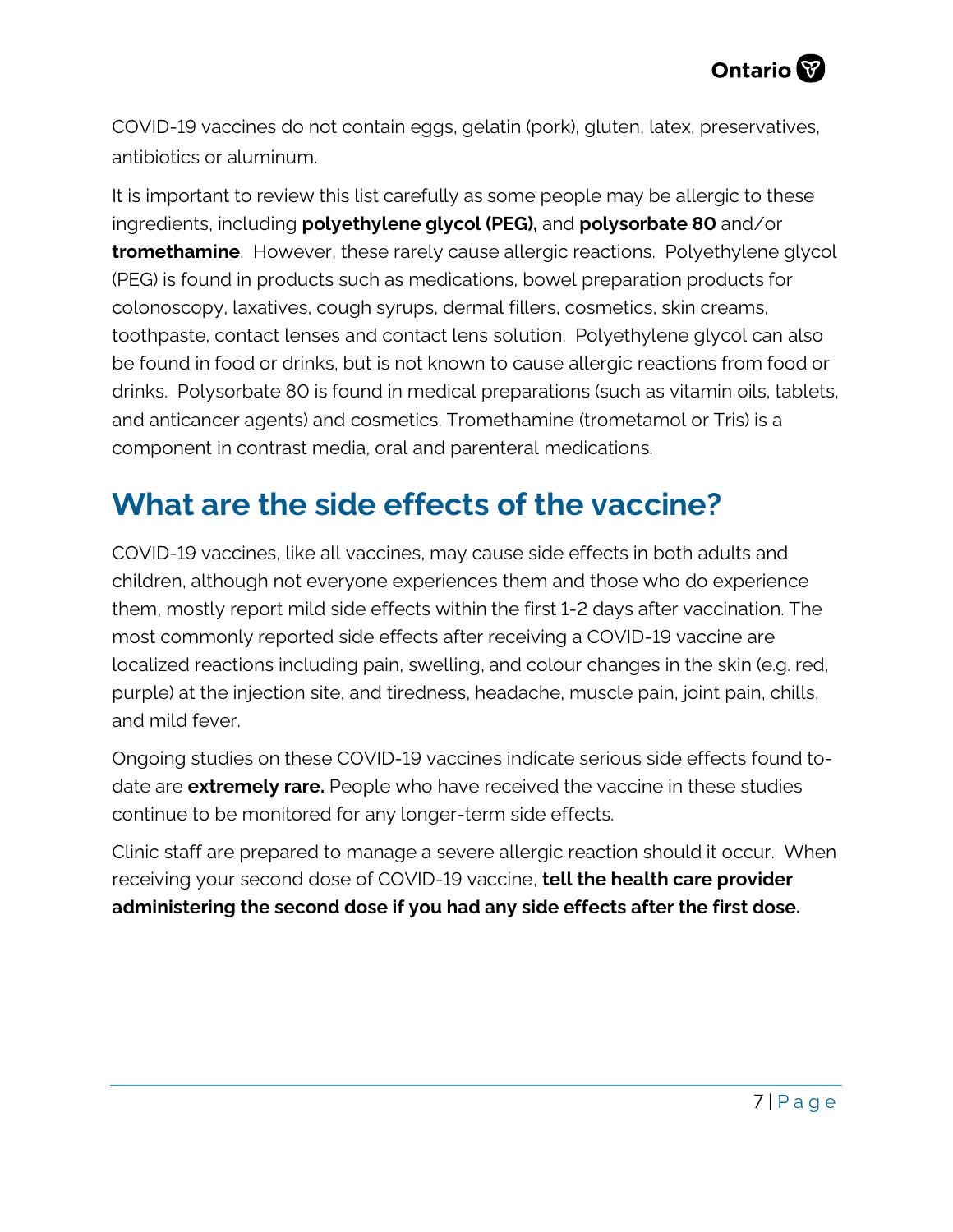

Very rarely, the AstraZeneca, COVISHIELD and Janssen COVID-19 vaccines have been associated with a rare form of blood clot after vaccination. Doctors are calling this Vaccine-Induced Immune Thrombotic **[Thrombocytopenia](https://covid19-sciencetable.ca/glossary/#thrombocytopenia) (VITT)**. These blood clots have two important features: they typically occur 4 to 28 days after vaccination, and they are associated with low platelets (tiny blood cells that help form blood clots to stop bleeding). VITT seems to be rare. The rate of VITT is estimated to be approximately 1 per 26,000 and 1 per 127,000 persons vaccinated with AstraZeneca and/or COVISHIELD COVID-19 vaccine. Although the true risk estimate for VITT following the Janssen vaccine is unknown, it may be similar to the range observed for AstraZeneca/COVISHIELD. To date, there have been 28 cases identified following 8.7 million doses of Janssen vaccine in the United States for a rate of approximately 1 in 300,000 doses administered, with additional cases under investigation.

# **When should I call my health care provider?**

If you experience side effects that are worrying you or do not seem to be going away after a few days, contact your health care provider or seek medical attention.

Go to the nearest **emergency department or call 911** if any of the following adverse reactions develop within three days of receiving the vaccine:

- hives
- swelling of the face or mouth
- trouble breathing
- serious drowsiness
- high fever (over 40°C)
- convulsions or seizures
- other serious symptoms (e.g., "pins and needles" or numbness)

If you have received the AstraZeneca/ COVISHIELD or Janssen vaccine and you develop any of the following symptoms after receiving the vaccine **please seek immediate medical attention**: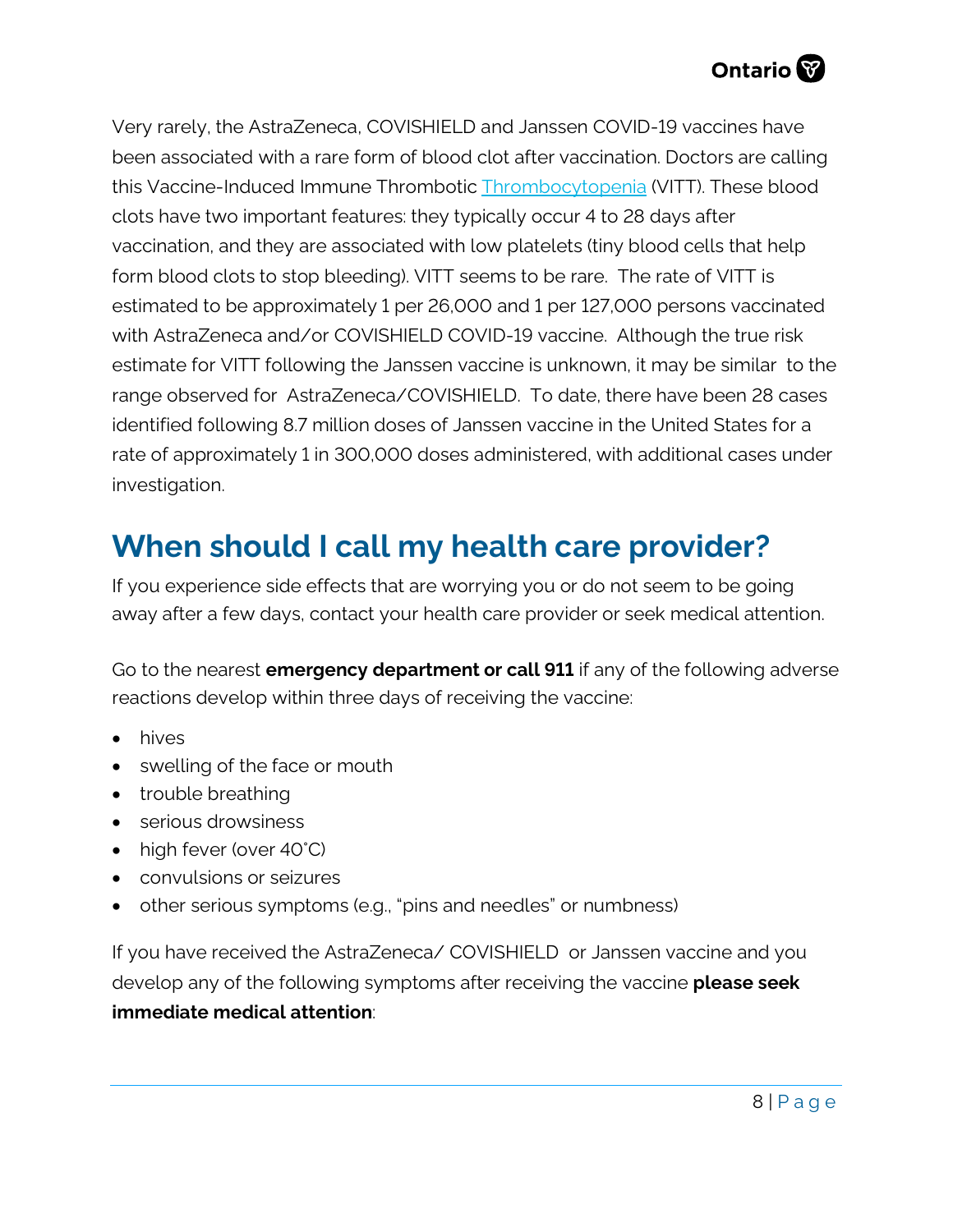

- shortness of breath
- chest pain
- leg swelling or pain
- persistent abdominal pain
- skin bruising (other tha at the site of vaccination) or petechiae (red or purple spots or blood blisters under the skin)
- sudden onset of severe headaches or persistent or worsening headaches
- blurred vision, double vision or dizziness
- confusion or seziures
- difficulty speaking or moving a part of the body

You can also contact your [local public health unit](http://www.health.gov.on.ca/en/common/system/services/phu/locations.aspx) to ask questions or to report an adverse reaction.

### **When should I return for my second dose?**

If this is your first dose of a two dose vaccine, be sure to return for your second dose as instructed by the vaccination clinic or the health care provider who provided you with your first dose. It is important that you receive two doses of the vaccine as protection against COVID-19 is not optimal until after the second dose of vaccine is received. Bring your immunization record when you come for your second dose. **It is very important that you receive the second dose even if you experienced side effects the first time**.

If this is your first dose of the Janssen vaccine, **you do not need to return for a second dose**. The Janssen vaccine only requires one dose of vaccine for protection against COVID-19.

## **Who should I contact with any questions?**

If you have any questions, please speak with your health care provider or the person providing the vaccine.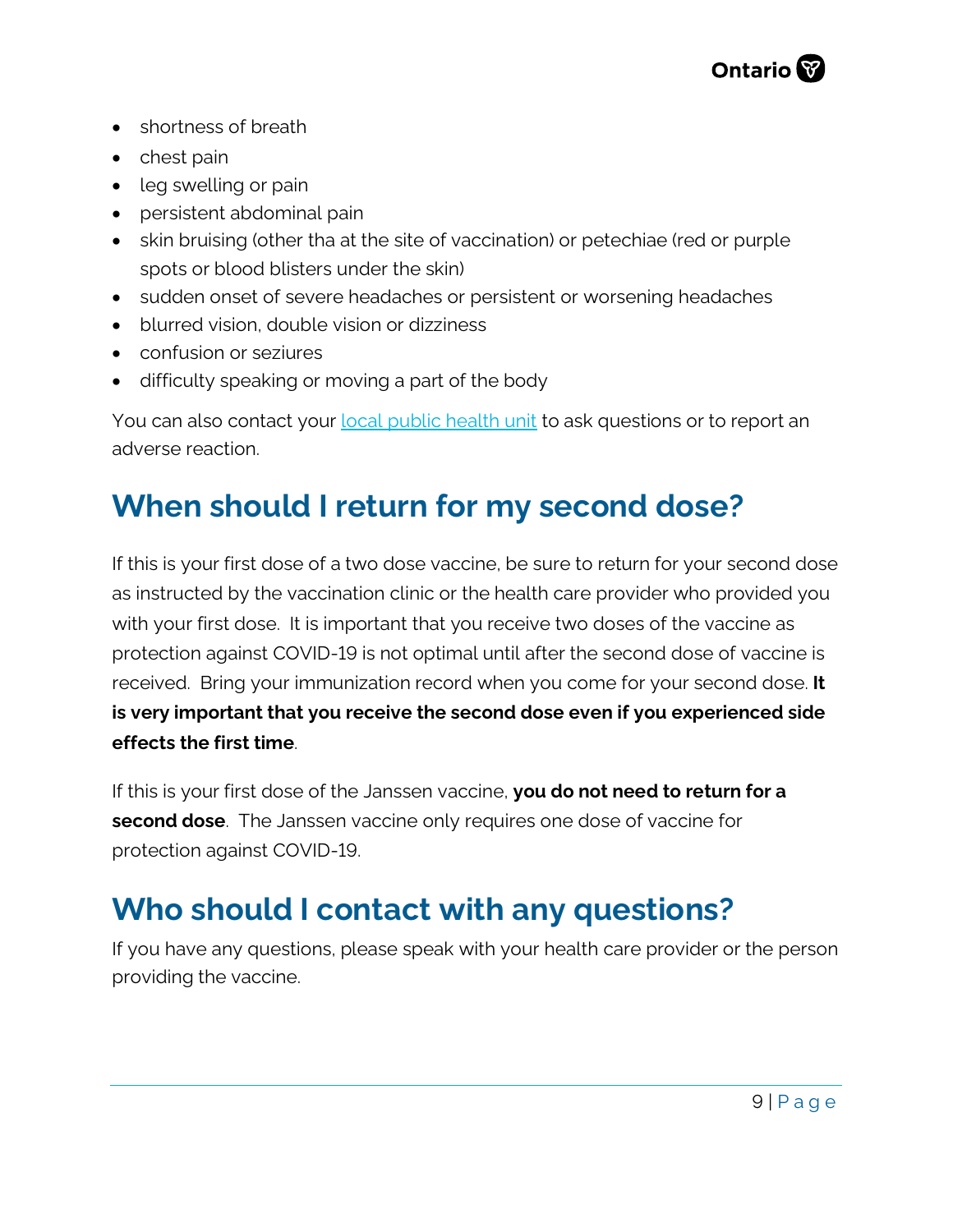Ministry of Health

# **COVID-19 Vaccine Information Sheet: For Youth (age 12-17)**

Version 1.0 – May 19, 2021

This document provides basic information only and is not intended to provide or take the place of medical advice, diagnosis or treatment, or legal advice.

To date, the following COVID-19 vaccines have been authorized for use in Canada by Health Canada: [Pfizer-BioNTech COVID-19 vaccine,](https://covid-vaccine.canada.ca/pfizer-biontech-covid-19-vaccine/product-details) [Moderna COVID-19 vaccine,](https://covid-vaccine.canada.ca/covid-19-vaccine-moderna/product-details)  [AstraZeneca COVID-19 vaccine,](https://covid-vaccine.canada.ca/astrazeneca-covid-19-vaccine/product-details) [COVISHIELD COVID-19 vaccine,](https://covid-vaccine.canada.ca/covishield/product-details) and [Janssen](https://covid-vaccine.canada.ca/janssen-covid-19-vaccine/product-details)  [COVID-19 vaccine.](https://covid-vaccine.canada.ca/janssen-covid-19-vaccine/product-details) Currently, the Pfizer-BioNTech vaccine is the only COVID-19 vaccine authorized by Health Canada for children aged 12 and up.

All [vaccines for COVID-19](https://www.canada.ca/en/public-health/services/diseases/coronavirus-disease-covid-19/vaccines.htm) authorized for use in Canada have been evaluated by Health Canada, using rigorous standards. Health Canada will continue to monitor all vaccines to make sure they are safe and effective.

**Please read this information sheet carefully and make sure all your questions have been answered by a health care provider before you get the vaccine.**

# **What is COVID-19?**

COVID-19 is an infection caused by a new coronavirus (SARS-CoV-2). COVID-19 was recognized for the first time in December 2019 and has since spread around the world to cause a pandemic. COVID-19 is mainly passed from an infected person to others when the infected person coughs, sneezes, sings, talks or breathes. It is important to note that infected people can spread the infection even if they have no symptoms. [Symptoms of COVID-19](https://www.canada.ca/en/public-health/services/diseases/2019-novel-coronavirus-infection/symptoms.html) can include cough, shortness of breath, fever, chills, tiredness and loss of smell or taste. Some people infected with the virus have no symptoms at all, while others have symptoms that range from mild to severe. Children who get infected with COVID-19 typically experience mild symptoms. However, some children can get very sick requiring hospitalization. Children can also get a serious medical condition called "Multisystem Inflammatory Syndrome in Children." Others can experience more serious, longer-lasting symptoms that can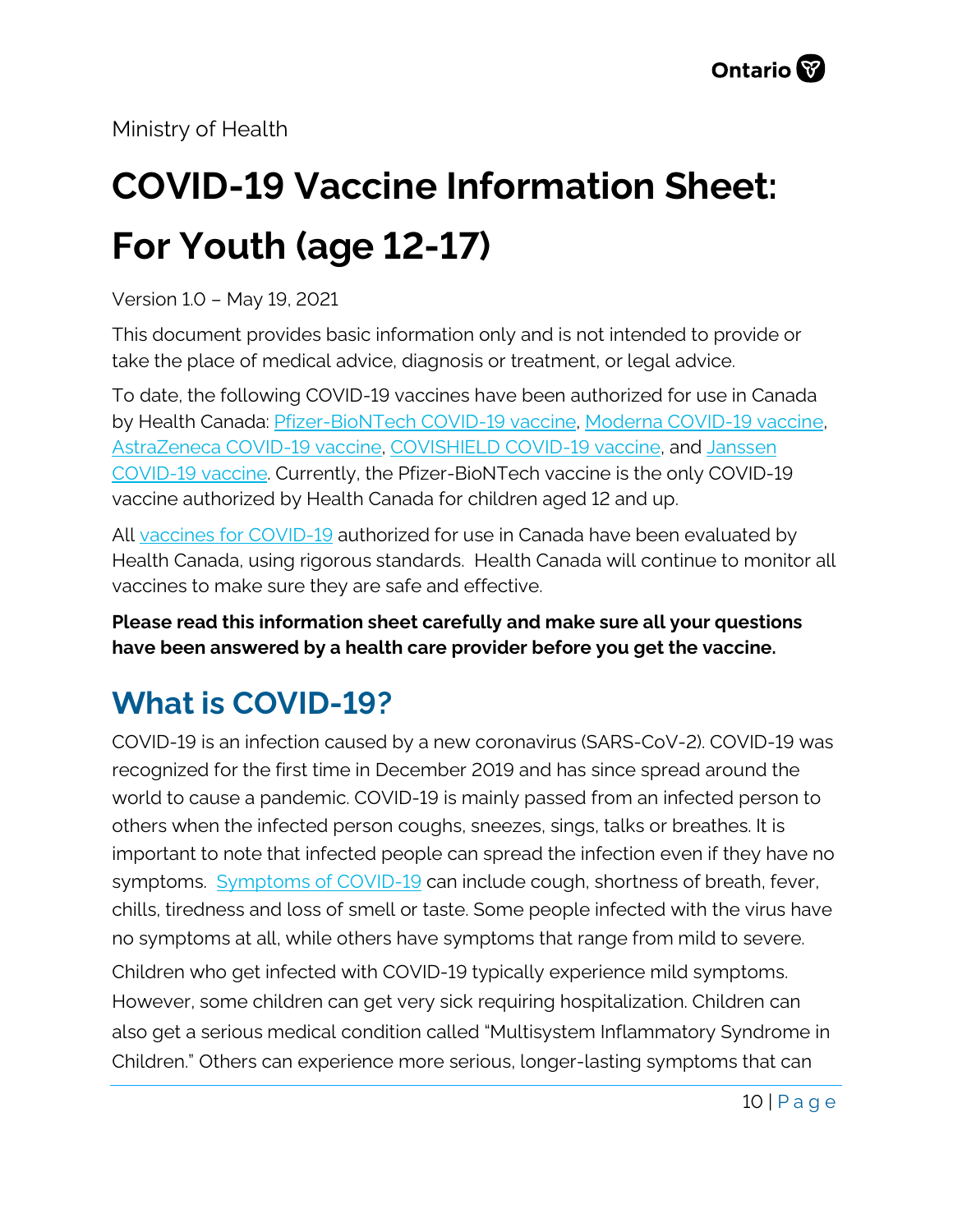

affect their health and well-being. In very rare cases, the virus can also cause death in children. Like adults, children also can transmit the virus to others if they are infected, even if they don't feel sick.

# **How do the vaccines protect against COVID-19?**

All vaccines work by presenting our body with something that looks like the infection so that our immune system can learn how to produce its own natural protection. This natural protection then helps to prevent future illness if you come into contact with the COVID-19 virus in the future. **You cannot get COVID-19 from the vaccine.**

#### **All COVID-19 vaccines authorized for use in Canada are effective at protecting against symptomatic, lab-confirmed disease.**

- Vaccine efficacy 14 days after dose one and before dose two is estimated to be over 90% for Pfizer-BioNTech.
- It is important that you receive **both doses** of the vaccines. Long-term protection against COVID-19 is not achieved until after the second dose of vaccine is received for two dose vaccines.

The Pfizer-BioNTech vaccine has been demonstrated to be highly effective at protecting against COVID-19 for individuals 12 and over. The Pfizer-BioNTech clinical trial studied 2,260 youth aged 12 to 15 years old in the United States. In the trial, there were 18 cases of COVID-19 in the group that did not get the vaccine (the "placebo" group) compared to zero cases in the vaccinated group. Based on these results, the vaccine was calculated to be 100% effective in the trial.

## **Who can receive these vaccines?**

A complete vaccine series should be offered to individuals without contraindications to the vaccine and in currently identified priority groups.

• The Pfizer-BioNTech COVID-19 vaccine is currently authorized for individuals 12 years of age and older.

At the vaccination clinic, you will be counselled on the benefits and risks of the vaccine you are recieving prior to receiving the vaccine.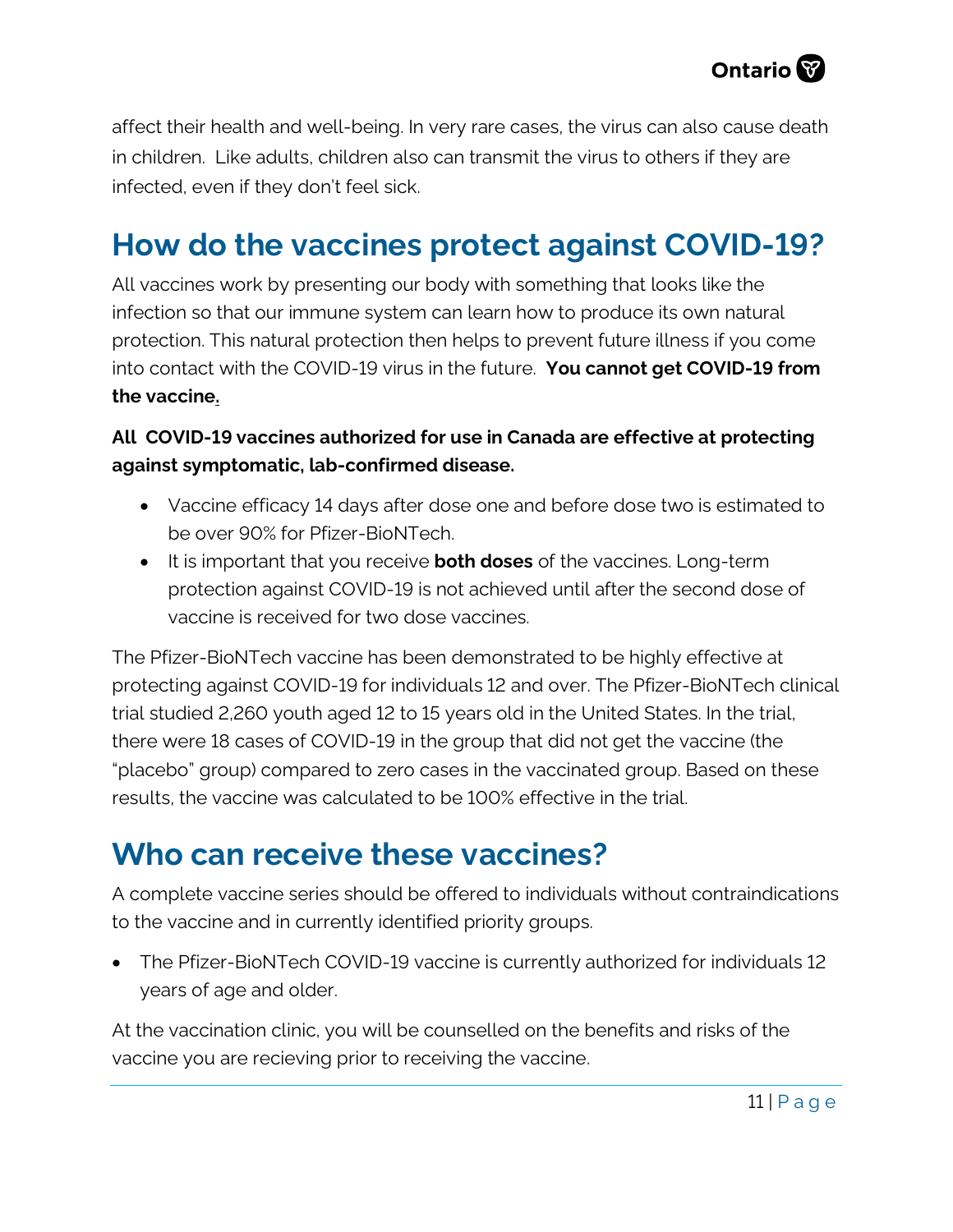• You should receive the same COVID-19 vaccine product for your first and second dose.

#### **Before receiving the vaccine, tell the health care provider at the clinic who is helping you if:**

- You are currently feeling unwell or have signs and symptoms of COVID-19.
- You have had a previous allergic reaction to any other vaccine, a COVID-19 vaccine (if this is your 2<sup>nd</sup> dose) or any ingredients in the COVID-19 vaccines which are listed below in this document.
- You have any allergies or allergic conditions to anything.
- You are or could be pregnant or are breastfeeding. You can still get your vaccine if you are pregnant or are breastfeeding.
- You are immunosuppressed due to disease or treatment or have been diagnosed with an autoimmune condition.
- You have ever fainted or became dizzy after receiving a vaccine or a medical procedure, or you have a fear of needles. The healthcare provider may offer supports to assist you to make the experience safer and more comfortable for you.
- You have a bleeding disorder or are taking medication that could affect blood clotting. This information will help the healthcare provider prevent bleeding or bruising from the needle at the time of vaccination.
- You have received any other vaccine (not COVID-19 vaccine) in the past 14 days.

The [Vaccination Recommendations for Special Populations](https://www.health.gov.on.ca/en/pro/programs/publichealth/coronavirus/docs/vaccine/COVID-19_vaccination_rec_special_populations.pdf) guidance document provides additional information for people who are breastfeeding or pregnant, have allergies, autoimmune conditions, or are immunocompromised due to disease or treatment, as well as for adolescents at very high risk of severe outcomes from COVID-19. The [Vaccination in Pregnancy and Breastfeeding Decision-Making](https://www.health.gov.on.ca/en/pro/programs/publichealth/coronavirus/docs/vaccine/COVID-19_vaccination_pregnancy_clinical_support_tool.pdf) [Support Tool](https://www.health.gov.on.ca/en/pro/programs/publichealth/coronavirus/docs/vaccine/COVID-19_vaccination_pregnancy_clinical_support_tool.pdf) can help make an informed decision about COVID-19 vaccination during pregnancy and breastfeeding. If you have questions about whether the vaccine is right for you based on your medical condition, talk to the health care provider who provides care to you like a specialist, your peadiatrician or family doctor.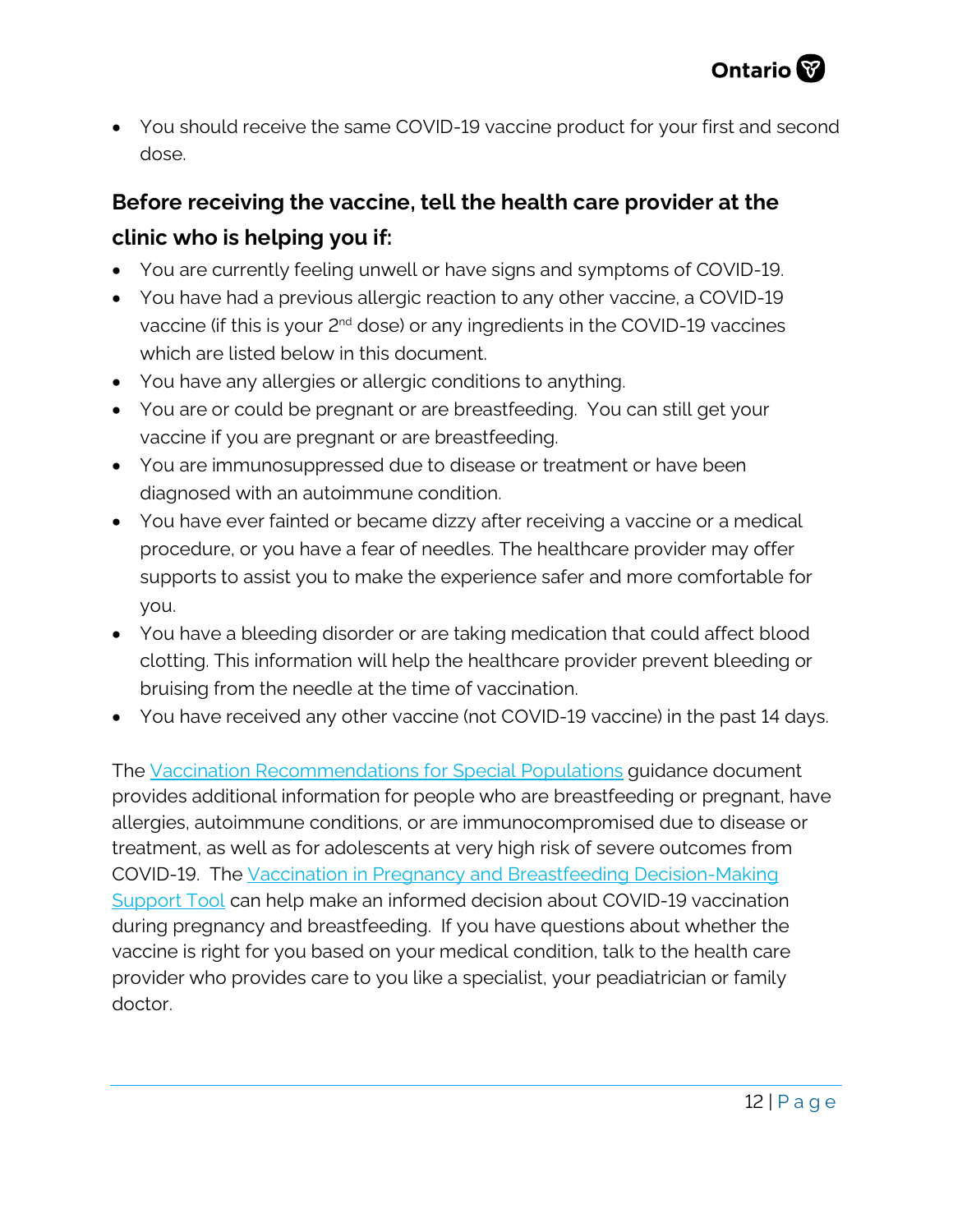

| Ingredients |        |                             | <b>Pfizer-BioNTech</b>                                                                                                     |
|-------------|--------|-----------------------------|----------------------------------------------------------------------------------------------------------------------------|
| Medical     |        |                             | <b>mRNA</b>                                                                                                                |
| Non-medical | Lipids | ٠<br>$\bullet$<br>$\bullet$ | ALC-0315<br>ALC-0159 - a polyethylene glycol (PEG)<br>1,2-Distearoyl-sn-glycero-3-<br>phosphocholine (DSPC)<br>Cholesterol |
|             | Salts  | ٠<br>$\bullet$              | Dibasic sodium phosphate dihydrate<br>Monobasic potassium phosphate<br>Potassium chloride<br>Sodium chloride               |
|             | Sugar  |                             | Sucrose<br>Water for injection                                                                                             |

#### **What are the ingredients in the vaccines?**

COVID-19 vaccines **do not** contain eggs, gelatin (pork), gluten, latex, preservatives, antibiotics or aluminum.

# **Who should wait to get their COVID-19 vaccine?**

- People who have received another vaccine (not a COVID-19 vaccine) in the previous 14 days.
- People with symptoms of an acute illness (e.g., runny nose, sore throat, cough, fever, chills, diarrhea, nausea/vomiting); they should wait until symptoms have completely resolved/ gotten better in order to avoid confusing any complications resulting from the illness to a vaccine-related side effect.
- People with [symptoms of COVID-19](https://www.canada.ca/en/public-health/services/diseases/2019-novel-coronavirus-infection/symptoms.html?utm_campaign=hc-sc-phm-21-22&utm_medium=sem&utm_source=ggl-grant&utm_content=ad-text-en&utm_term=coronavirus&adv=2122-0008&id_campaign=12663558361&id_source=119762101589&id_content=511679450570)  they should self-isolate, and be encouraged to get tested.
- Anyone who has been advised to self-isolate because of COVID-19 by public health or another health provider.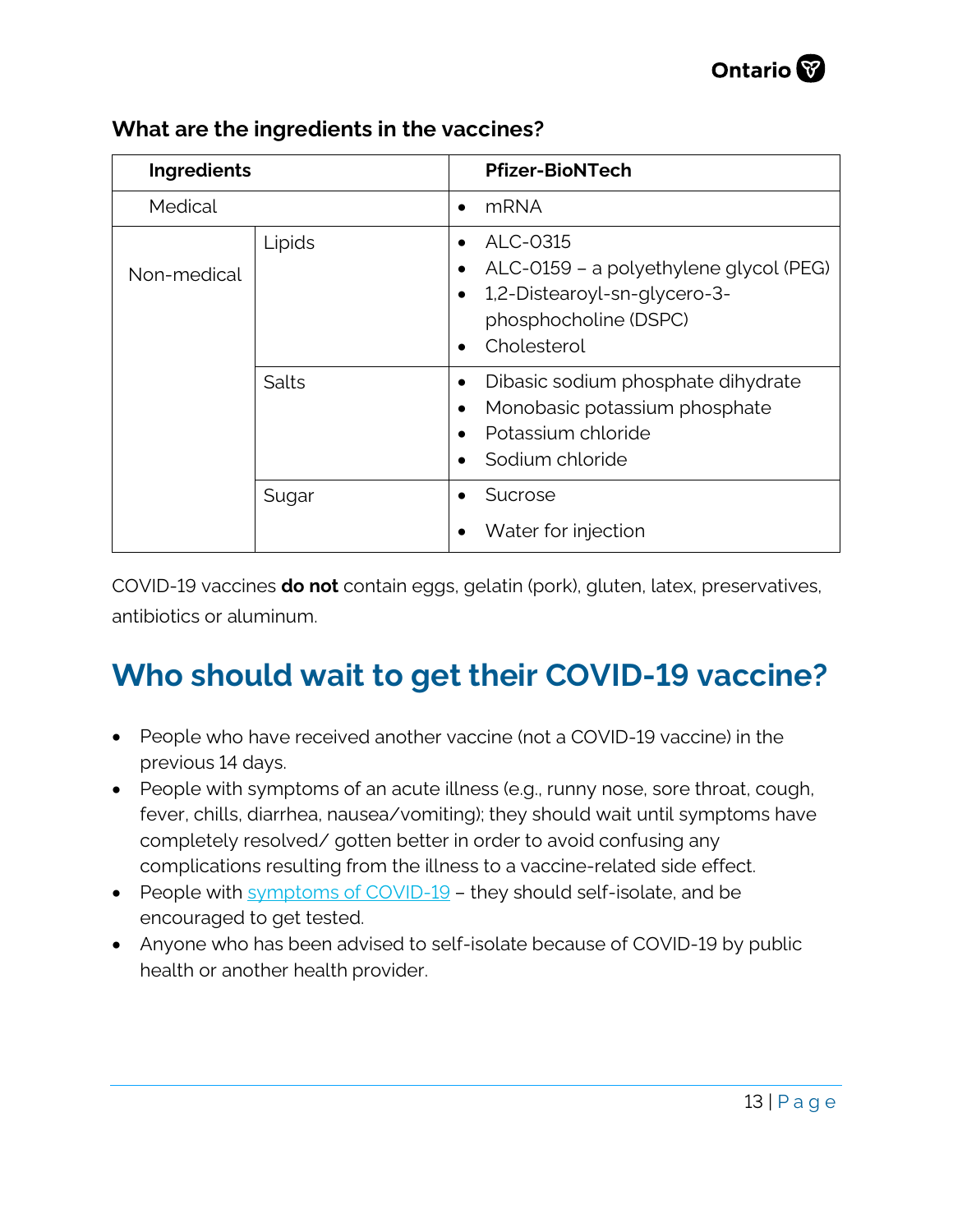

# **How is the vaccine administered?**

• The COVID-19 vaccine is given as a needle in the upper arm (into the deltoid muscle).

# **What are the side effects of the vaccine?**

COVID-19 vaccines, like all vaccines, may cause side effects, although not everyone experiences them. Those who do experience them, mostly report mild side effects within the first 1-2 days after vaccination. The most commonly reported side effects after receiving a COVID-19 vaccine are localized reactions including pain, swelling, and colour changes in the skin (e.g. red, purple) at the injection site, and tiredness, headache, muscle pain, joint pain, chills, and mild fever.

Ongoing studies on these COVID-19 vaccines indicate serious side effects found todate are **extremely rare.** People who have received the vaccine in these studies continue to be monitored for any longer-term side effects.

Clinic staff are prepared to manage a severe allergic reaction should it occur. When receiving your second dose of COVID-19 vaccine, **tell the health care provider administering the second dose if you had any side effects after the first dose.**

#### **If I am feeling unwell after my vaccine, when should I call my health care provider?**

If you experience side effects that are worrying you or do not seem to be going away after a few days, talk to your parents or caregivers and contact your health care provider.Go to the nearest **emergency department or call 911** if any of the following adverse reactions develop within three days of receiving the vaccine:

- hives
- swelling of the face or mouth
- trouble breathing
- serious drowsiness
- high fever (over 40°C)
- convulsions or seizures
- other serious symptoms (e.g., "pins and needles" or numbness)